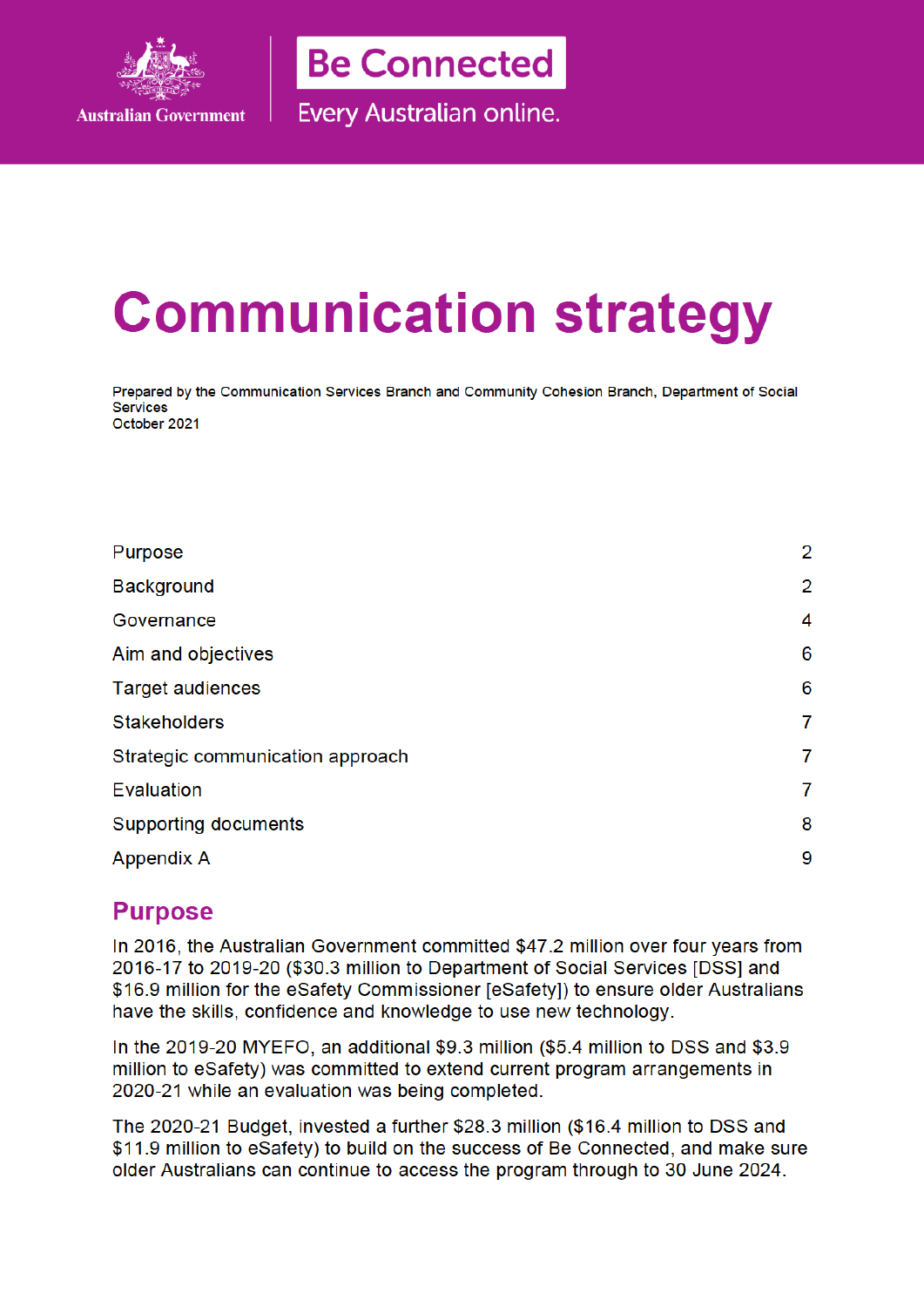Through Be Connected, older Australians can receive help to stay connected with family, friends and their communities.

This strategy outlines the overarching communication approach to raise awareness of the Be Connected program. It is a high-level document that should be read in conjunction with the following attachments:

- $\bullet$  Attachment A Program messaging
- Attachment B Cross-agency communication and media protocol
- Attachment C Brand Guide

## **Background**

### **Current environment**

The internet is an essential part of everyday life and has become the preferred form of communication for most Australians today.

Older Australians are less digitally connected and more vulnerable to online scams.

Seniors who are even less likely to use digital technology include those who are:

- Aboriginal or Torres Strait Islander
- from culturally and linguistically diverse backgrounds
- from a lower socioeconomic status
- living in regional areas
- $\bullet$  living with disability.<sup>1</sup>

This means, older people are less likely to access important services over the web, such as government and business services, or connect with family and friends online.

Bridging the digital divide for this audience is a major national challenge.

The Australian Government wants all Australians to be able to access and benefit from digital services and information, and is aiming to be one of the top three digital governments in the world by 2030.

Be Connected is contributing to the Government's online safety efforts as well as contributing to ageing priorities, addressing social and economic isolation of older Australians while improving the in-community experience for an increasingly ageing population.

## **Policy development**

<sup>1</sup> Good Things Foundation, August 2021, *Digital Nation Australia 2021*. Available at: file:///U:/Downloads/DigiNation\_Report\_Final\_Aug9-accessible-1.pdf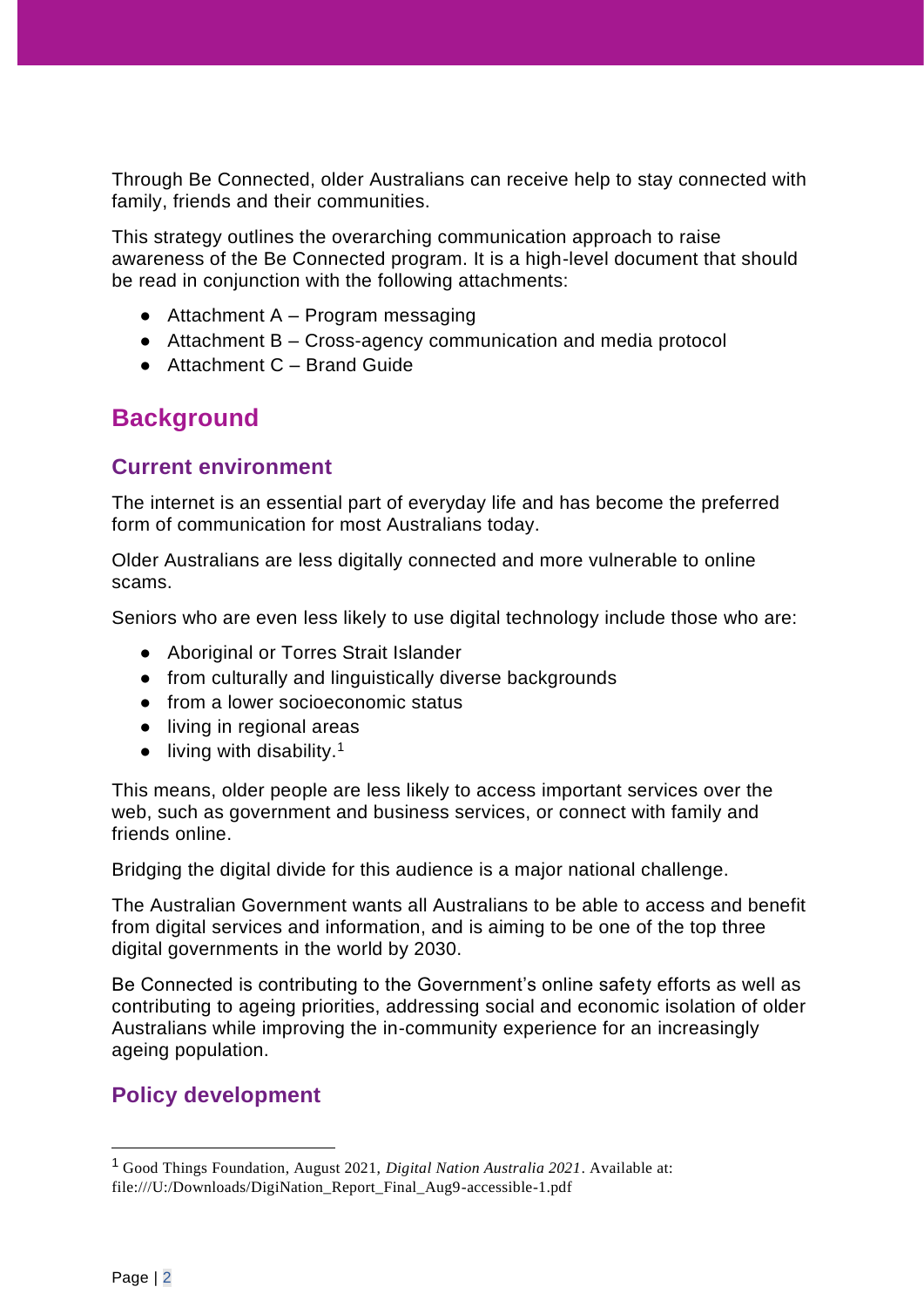DSS has developed an overarching policy to improve the digital literacy and online safety of older Australians.

This policy was developed in consultation with eSafety. It outlines a learning roadmap to build the digital skills and safety of older Australians.

The policy will be reviewed in late 2021.

### **Existing materials**

A number of resources have been developed to support the program.

#### ● **Be Connected online portal**

The Be Connected website, www.beconnected.esafety.gov.au, houses interactive learning materials, free information , courses, videos and tip sheets in community languages to help empower, educate and improve the digital skills and confidences of older Australians. It also directs learners to find their local Network Partner with an interactive map and has a page dedicated to Network Partners.

#### ● **Be Connected Network**

The Be Connected Network Manager provides resources, small grants and support to community organisations (Network Partners) who offer one-onone and small group training and support to help older Australians improve their digital skills.

#### ● **Be Connected helpline**

The dedicated helpline, **1300 795 897**, is a platform for older Australians to ask questions or find their local Network Partner; its hours of operation are:

 $\circ$  Monday – Friday : 9am - 5 pm (AEST/AEDT)

Currently 3,500 Network Partners have joined the Be Connected network across the country. This includes libraries, neighbourhood centres, community clubs, retirement villages and services supporting older Australians.

To help Network Partners deliver information about the program, they are eligible to receive funding.

In addition, the following resources have been set up to support Network Partners:

- a website www.beconnectednetwork.org.au
- a Network Partner helpline **(02) 9051 9292** (Good Things Foundation).
- $\bullet$  a Facebook group  $$ www.facebook.com/groups/beconnectednetworkpartners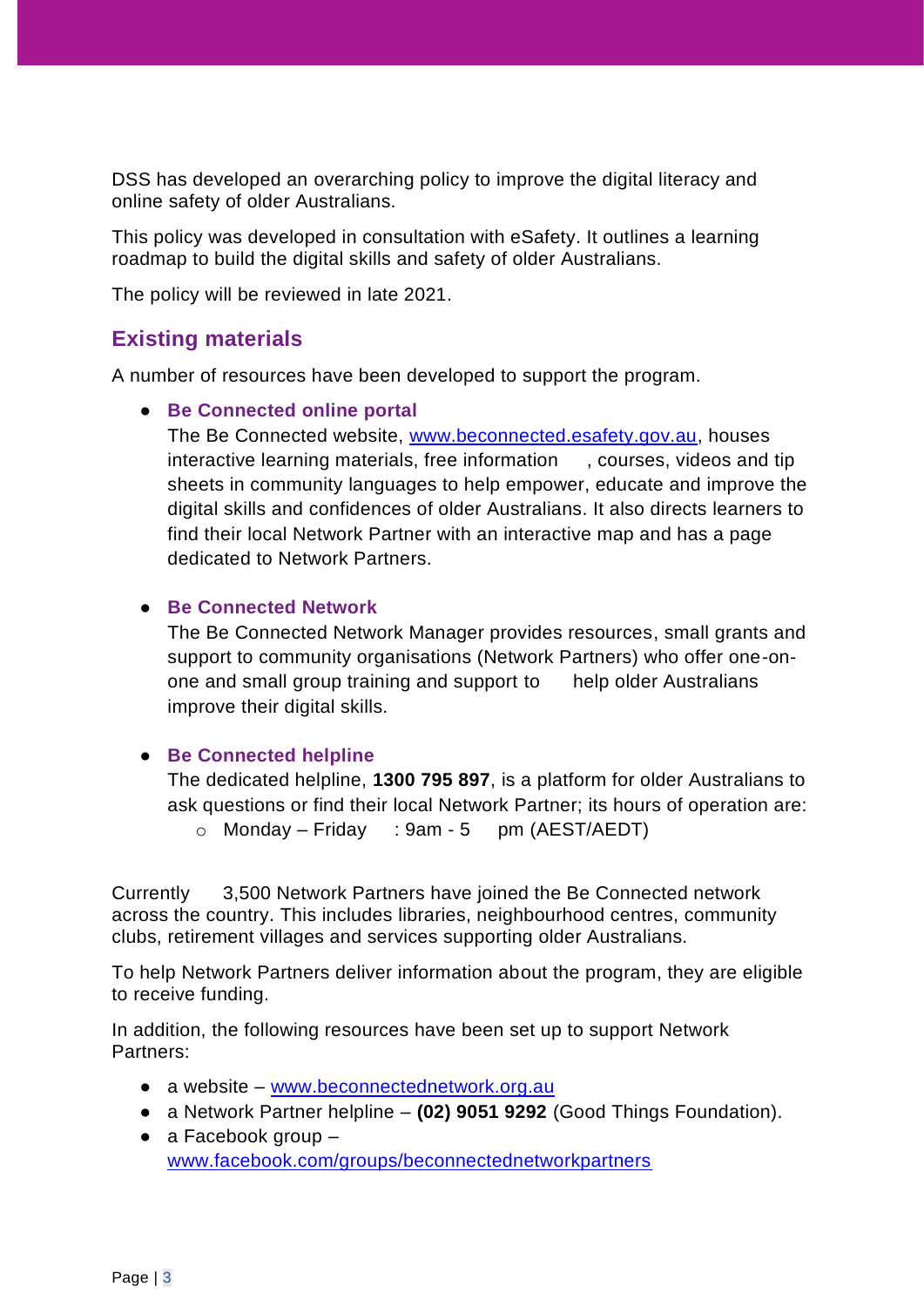● a Twitter account – https://twitter.com/BeConnectedAU

#### **Promotional products**

Branded products have been developed to support Network Partners to promote the program. This material includes guides, factsheets, posters and flyers. Many of the products have also been translated into languages other than English. These languages include:

- Simplified Chinese
- Traditional Chinese
- Greek
- Arabic
- Spanish
- Serbian
- Turkish
- Croatian
- Korean
- Italian
- Macedonian
- Vietnamese

## **Governance**

DSS has overarching responsibility for managing the implementation of the Be Connected program. The program is developed and delivered in partnership with eSafety, and the Good Things Foundation Australia (GTF), a not-for-profit organisation.

#### **Key roles and responsibilities**

|                                                | <b>Responsibilities</b>                                                                                                                                                                                                |  |  |
|------------------------------------------------|------------------------------------------------------------------------------------------------------------------------------------------------------------------------------------------------------------------------|--|--|
| <b>DSS Community</b><br><b>Cohesion Branch</b> | • Oversee the management of the Be Connected program<br>in line with the policy direction.                                                                                                                             |  |  |
| (CCB)                                          | GTF's funding agreement which<br>includes<br>Manage<br>providing support to develop and deliver a national<br>network of community organisations (Network Partners),<br>and provide grant funding to Network Partners. |  |  |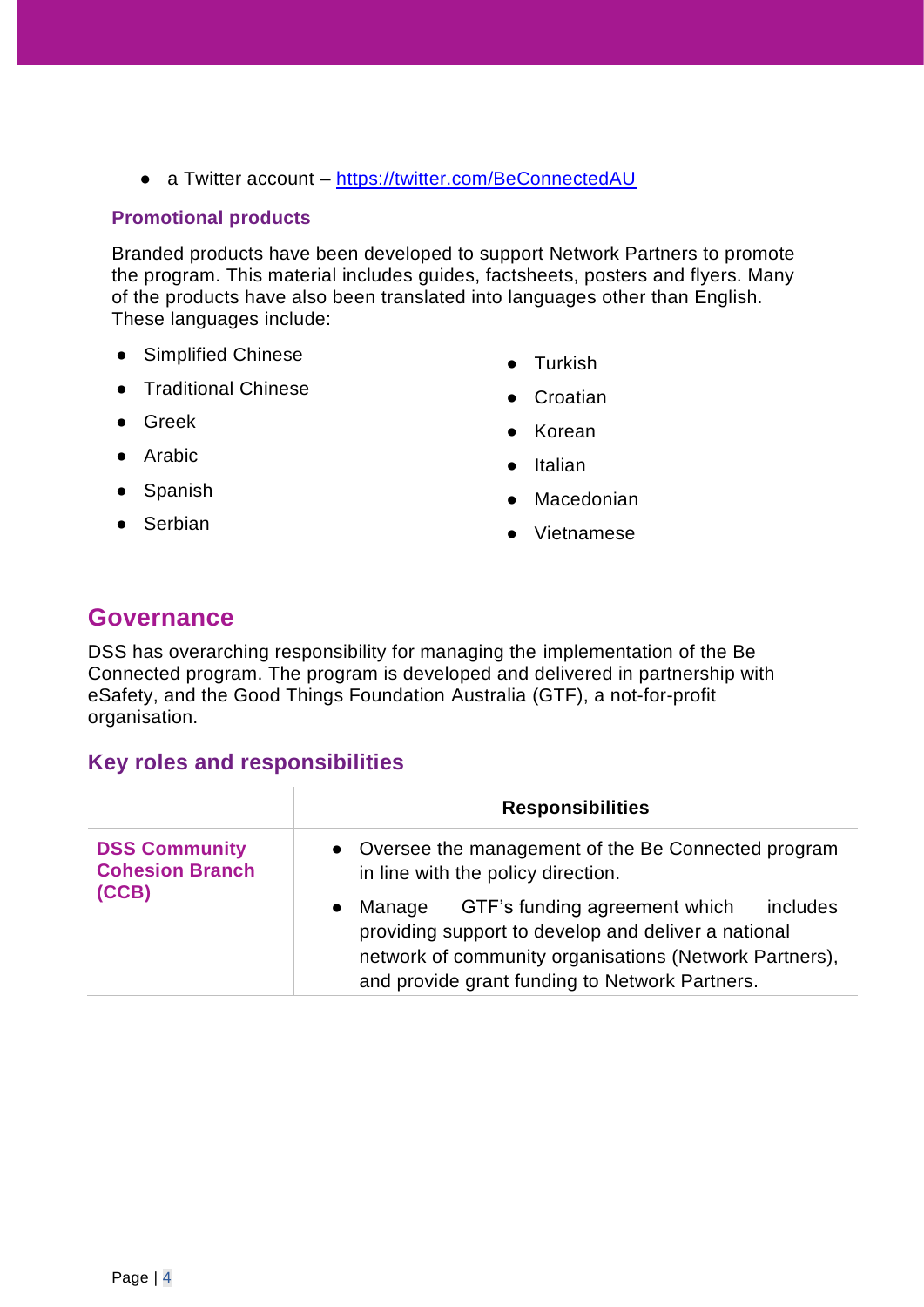| <b>DSS</b><br><b>Communication</b><br><b>Services Branch</b><br>(CSB) | Work with GTF and eSafety to ensure communications<br>and marketing activities are consistent including:<br>ensuring the Be Connected brand is maintained in<br>$\circ$<br>line with the Brand Guide (see Attachment C).<br>Manage media enquiries directed to DSS and ministerial<br>requests related to the program |
|-----------------------------------------------------------------------|-----------------------------------------------------------------------------------------------------------------------------------------------------------------------------------------------------------------------------------------------------------------------------------------------------------------------|
| eSafety<br><b>Commissioner</b><br>(eSafety)                           | Manage the Be Connected website and the online<br>$\bullet$<br>integrated learning system, including updating the tools<br>and resources to support older Australians                                                                                                                                                 |
|                                                                       | Manage the design, implementation and delivery of<br>online digital and smart device training materials and<br>tools,<br>online safety resources and a digital portal.                                                                                                                                                |
|                                                                       | Develop a range of learning tools and resources for use<br>by seniors, community partners, families, friends and<br>carers to support the learning needs of older Australians,<br>including online training course content and interactive<br>assessment tools.                                                       |
|                                                                       | Develop and manage instructional webinars for learners<br>and the intergenerational mentoring program.                                                                                                                                                                                                                |
| <b>Good Things</b><br><b>Foundation</b><br><b>Australia (GTF)</b>     | Continue managing and upskilling the National Network<br>$\bullet$<br>to ensure the successful engagement, retention and<br>provision of appropriate support to community partners to<br>enable them to meet the digital learning needs of older<br>Australians.                                                      |
|                                                                       | Manage the Community Grants to assist Network<br>Partners that deliver the Be Connected program to<br>support the learning needs of older Australians.                                                                                                                                                                |
|                                                                       | Observe and monitor progress of the program to inform<br>working group of progress.                                                                                                                                                                                                                                   |
|                                                                       | maintain and distribute a range of<br>Develop,<br>promotional products for use by Network Partners from<br>2021-22 and deliver funded marketing activities.                                                                                                                                                           |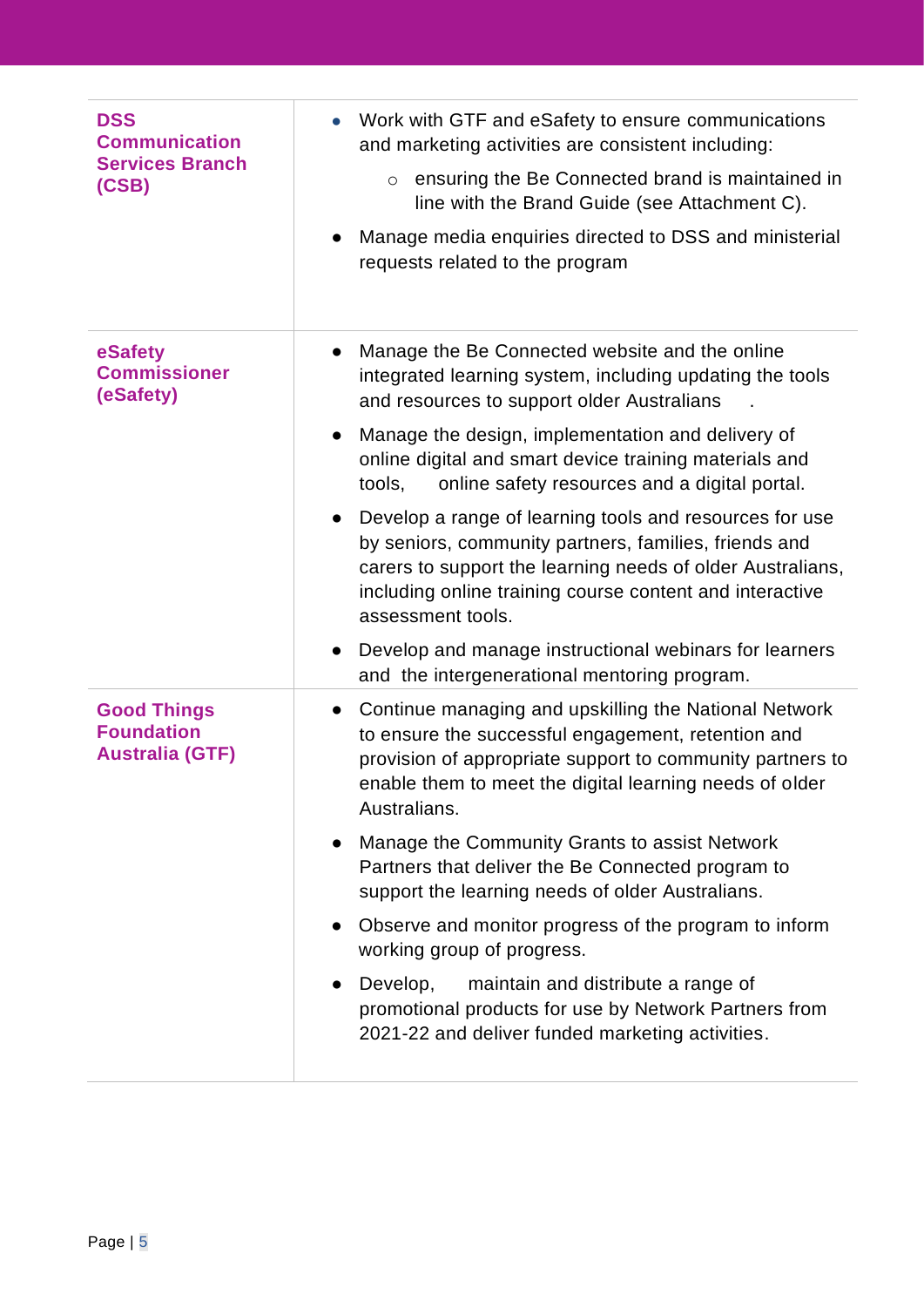| <b>Department of</b><br>Infrastructure,<br><b>Transport, Regional</b><br><b>Development and</b><br><b>Communications</b><br>and the Australian<br><b>Communications</b><br>and Media Authority<br>(ACMA) | Observe and monitor progress of the program to inform<br>the interests of the Infrastructure, Transport, Regional<br>Development and Communications portfolio.<br>Implement any measures, i.e. legislative measures, to<br>$\bullet$<br>ensure eSafety can perform its functions.                                                                                                                                                |
|----------------------------------------------------------------------------------------------------------------------------------------------------------------------------------------------------------|----------------------------------------------------------------------------------------------------------------------------------------------------------------------------------------------------------------------------------------------------------------------------------------------------------------------------------------------------------------------------------------------------------------------------------|
| <b>Network</b><br><b>Partners</b> (managed<br>by GTF)                                                                                                                                                    | Promote the program on a local level.<br>Help older Australians access the program face-to-face<br>or remotely.<br>Report learners supported through their grant-funded<br>$\bullet$<br>programs and highlight benefits of improving digital skills<br>and Be Connected resources<br>• Provide older Australians with free access to computers<br>and the internet.<br>Offer tailored support and training to older Australians. |

## **Aim and objectives**

The overarching aim of this strategy is to contribute to an increased number of older Australians being online. The Be Connected program aims to deliver personalised, training and support.

The main communication objectives are to:

- **raise awareness of the Be Connected program** among older Australians (50 years and over) who do not engage with digital technology or have limited digital skills – importance of being digitally connected, how the program helps, how to access assistance
- **motivate influencers** (family and friends of older Australians) to start a conversation and help older Australians to be connected
- **drive the calls to action:** visit www.beconnected.esafety.gov.au; contact with Network Partners; call the hotline **1300 795 897**.

## **Target audiences**

The target audiences for the Be Connected program are older Australians, aged 50 and over who do not engage with digital technology or have limited digital skills. Organisations and people that can influence this cohort are secondary audiences given the challenge in reaching this cohort through current communication channels.

## **Primary audiences**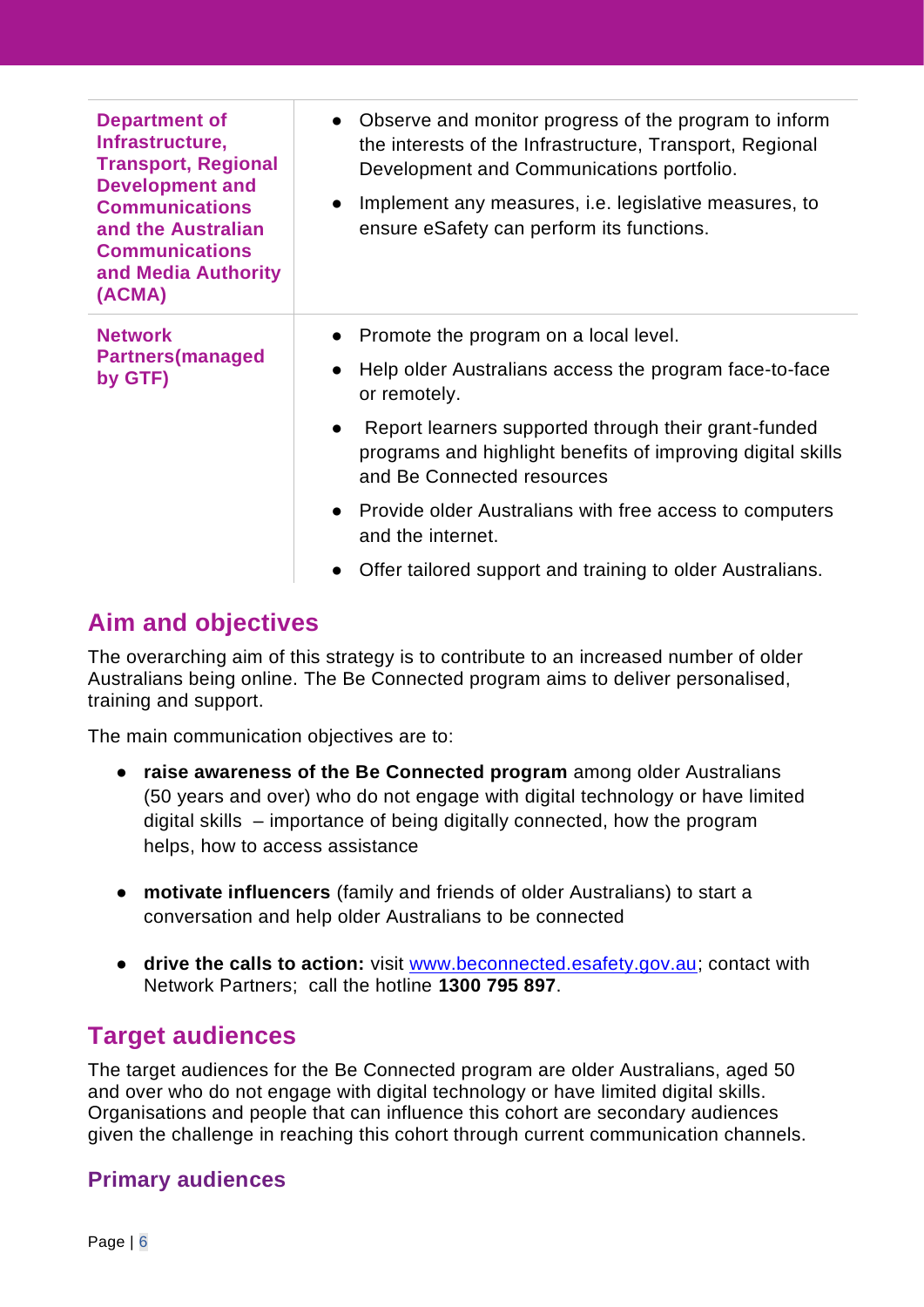- Potential learners (people aged 50 years and over, who do not engage with digital technology or have limited digital skills)
- Be Connected Network Partners (to deliver engagement activities) and their digital mentors
- ●
- Indigenous Australians, people with disability, and people from culturally and linguistically diverse (CALD) backgrounds

## **Secondary audiences**

- Influencers of older Australians, including family, friends, carers, peers and neighbours
- Older Australian advocacy and support groups
- Community organisations
- Technology-focused organisations that interact with older Australians
- State, territory and local governments and their services
- The Australian public
- Potential volunteer Digital Mentors.

### **Geographic audiences**

Both national and community level strategies will be progressed to ensure the target audiences can access national online resources hosted by eSafety or learning opportunities offered by Be Connected Network Partners (see locations at the Be Connected website).

## **Stakeholders**

Stakeholders for the Be Connected program include Network Partners such as community organisations and associations (for example, public libraries, Men's Sheds, community centres ).

Stakeholders also include peak aged care industry and representative bodies, and peak Indigenous and ethnic organisations.

Stakeholder communications to network partners are primarily the responsibility of GTF.

Both eSafety and GTF have the potential to secure additional support from other corporate, government and philanthropic partners, and seek assistance from DSS where necessary. eSafety and GTF will collaborate with each other where possible, to ensure consistency in promotion of the Be Connected program. All Be Connected program partners should agree before a corporate or philanthropic organisation is officially recognised as a Be Connected financial sponsor or partner.

## **Strategic communication approach**

Communication activities will include both national and grassroots aspects in collaboration with all Be Connected program partners: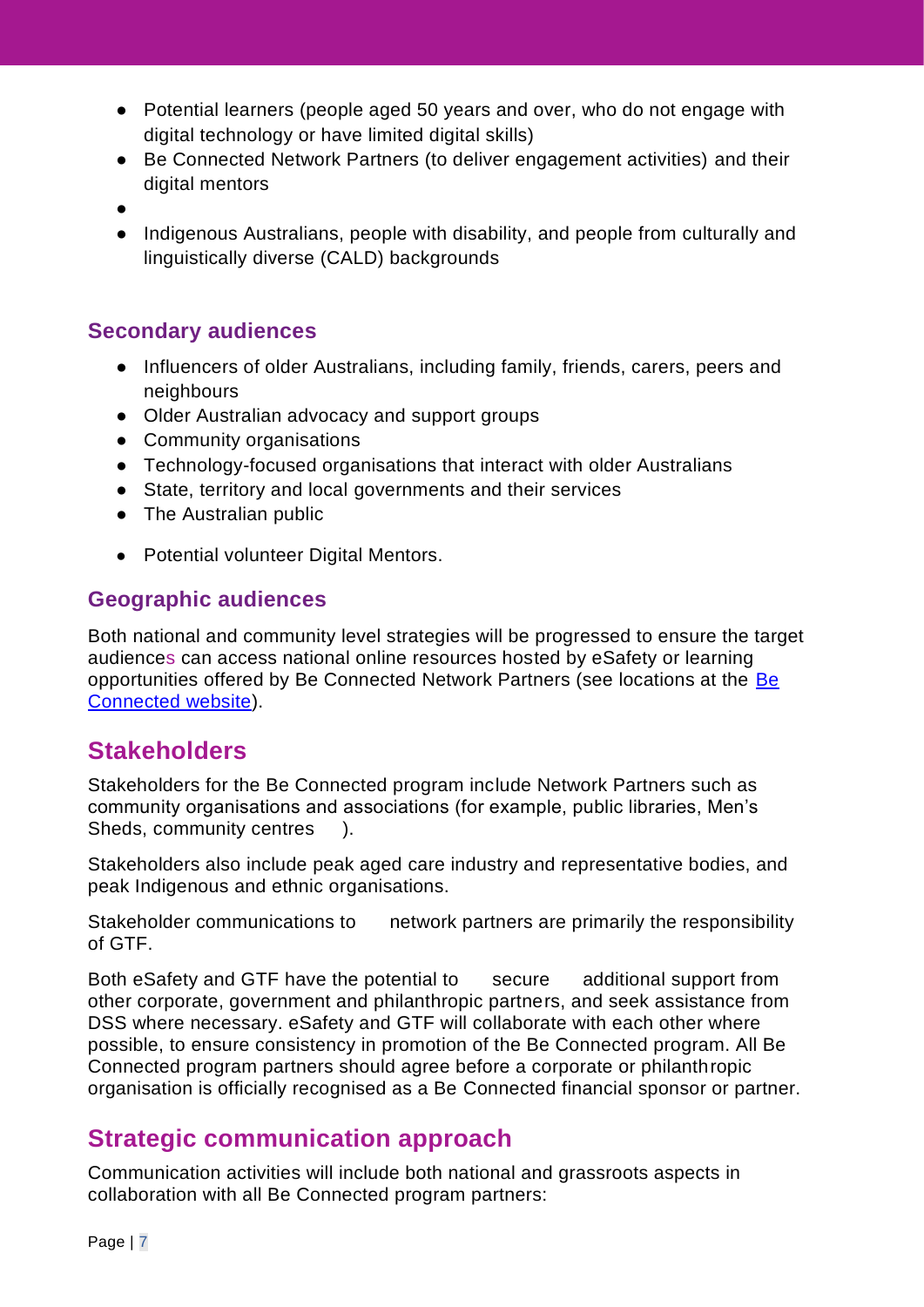- DSS will focus and lead high-level national communication activities such as sponsorship for national events and editorial/media opportunities involving Ministers.
- GTF will focus on grassroots and national activities to promote the Be Connected Network.
- eSafety will promote the Be Connected website, online integrated learning system and webinars using a combined national and grassroots approach.

## **Program messages**

A bank of approved program messages is at Attachment A and covers various aspects of the Be Connected program. This messaging ensures consistency across communication materials and will be continuously reviewed by the monthly Communication Working Group.

## **Cross-agency communication and media protocol**

A communication and media protocol is at Attachment B to ensure a collaborative approach is taken to developing and handling communication and media activities.

## **Brand Guide**

Guidelines to ensure brand consistency across communication materials are at Attachment C. These guidelines will govern the development of new promotional material.

## **Evaluation**

Each party will undertake evaluation for their individual communications activities. A combination of these evaluations will form an overall evaluation that DSS will compile at the end of each financial year.

The following metrics may be used to evaluate communication activities:

|                                                 | <b>Measurables</b>                                                                                                                                                                                                                                                                                                                                                                            |
|-------------------------------------------------|-----------------------------------------------------------------------------------------------------------------------------------------------------------------------------------------------------------------------------------------------------------------------------------------------------------------------------------------------------------------------------------------------|
| <b>Website</b><br><b>statistics</b>             | monthly visitors $-$ an increase in new vs. recurring<br>$\circ$<br>data including a breakdown of age, location and gender<br>$\circ$<br>and if target markets were reached<br>behavioural insights including time spent on page, most<br>$\circ$<br>popular pages, least popular pages and bounce rate<br>referral traffic – which websites refer the most traffic to<br>$\circ$<br>the page |
| <b>Media coverage</b>                           | reach and prominence<br>$\circ$<br>sentiment<br>$\circ$<br>key themes<br>$\circ$                                                                                                                                                                                                                                                                                                              |
| <b>Social media</b><br>metrics<br><b>Events</b> | reach and engagement with the target audience<br>$\circ$<br>sentiment of comments and the conversation<br>$\circ$<br>attendance numbers<br>$\circ$                                                                                                                                                                                                                                            |
|                                                 | feedback from participants<br>$\circ$                                                                                                                                                                                                                                                                                                                                                         |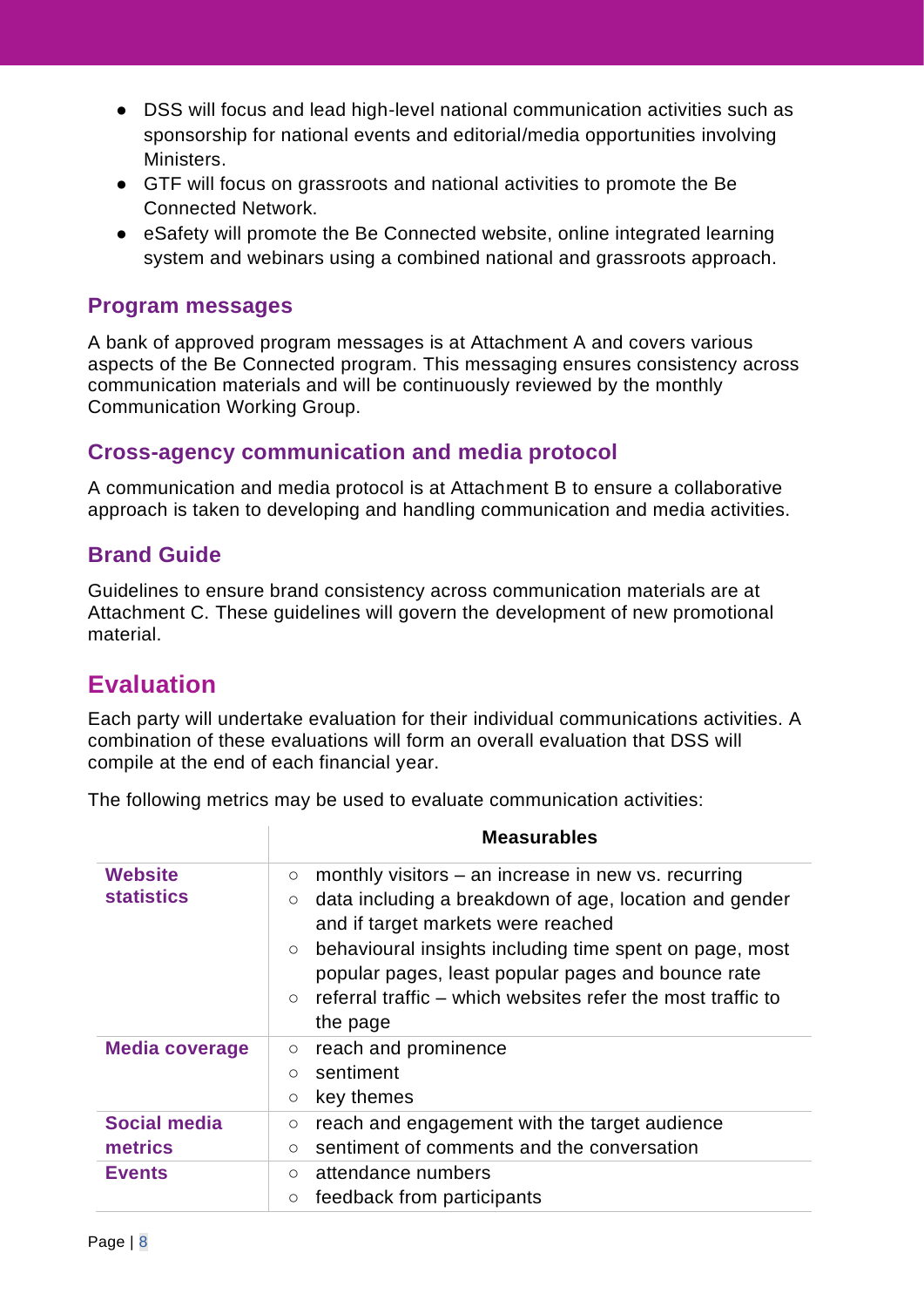|                    | $\circ$  | increase in registered users                             |
|--------------------|----------|----------------------------------------------------------|
| <b>Promotional</b> | $\circ$  | number of requests                                       |
| products           | $\Omega$ | number of downloads                                      |
|                    | $\Omega$ | feedback on content                                      |
|                    | $\circ$  | market research and testing                              |
| <b>Stakeholder</b> | $\circ$  | level of support and impact of partnerships on reach and |
| partnerships       |          | behavioural change                                       |
| and engagement     | $\Omega$ | feedback from stakeholders                               |

## **Supporting documents**

- $\bullet$  Attachment A Program messages
- Attachment B Cross-agency communication and media protocol
- Attachment C Brand Guide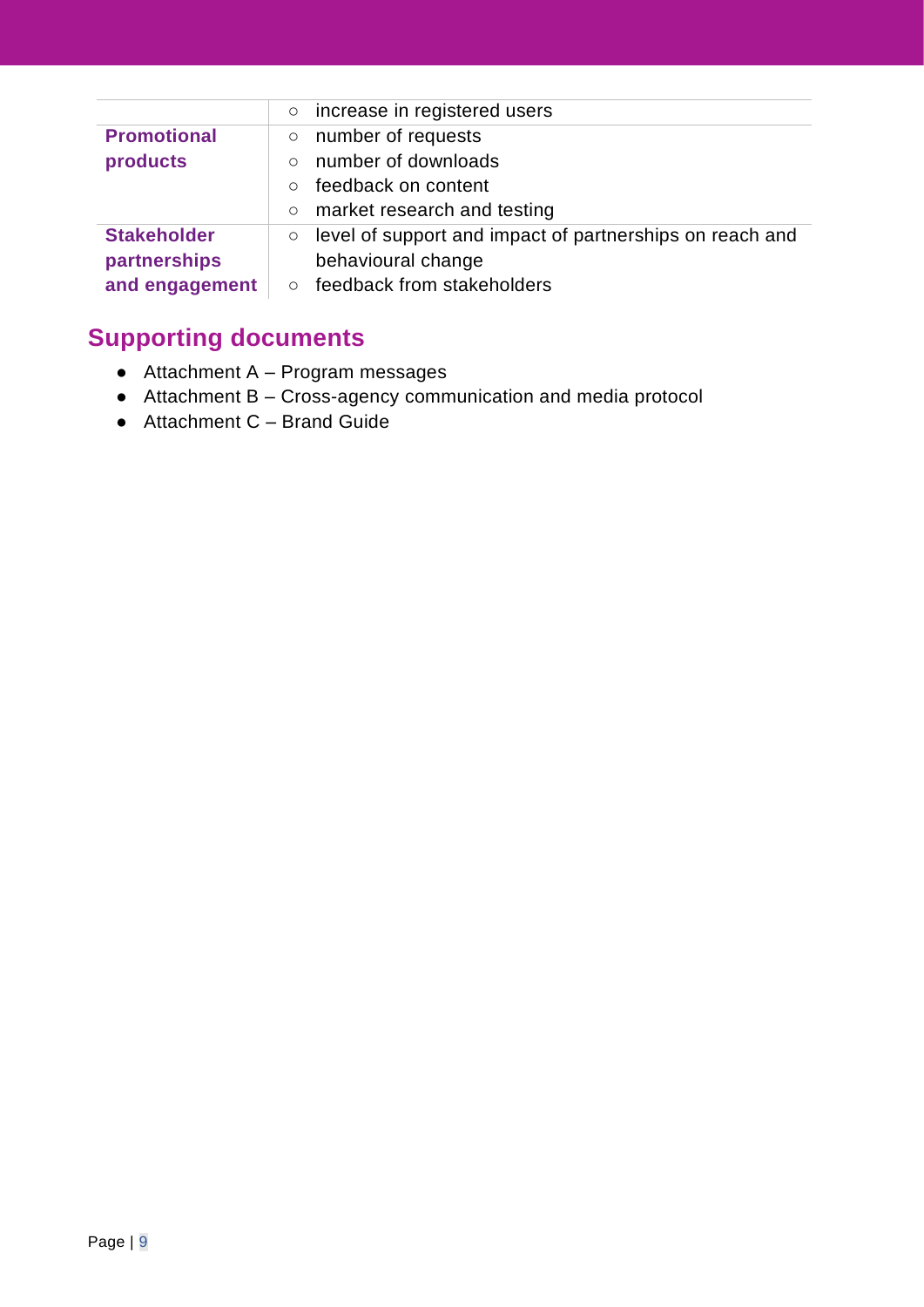# **Appendix A – Communication Products**

| <b>Product Name</b>                   | <b>Product Number</b> | <b>Detail</b>                                                                                                                                                                                                                                                                                                                                                                                                                                                                                                                                                |
|---------------------------------------|-----------------------|--------------------------------------------------------------------------------------------------------------------------------------------------------------------------------------------------------------------------------------------------------------------------------------------------------------------------------------------------------------------------------------------------------------------------------------------------------------------------------------------------------------------------------------------------------------|
| Marketing Guide (A4)                  | 2183.10.17            | A brochure to inform Network Partners about the<br>program and marketing ideas.                                                                                                                                                                                                                                                                                                                                                                                                                                                                              |
| Learning Guide (A5)                   | 2180.10.17            | A booklet containing information about the<br>program as a resource for older Australians.                                                                                                                                                                                                                                                                                                                                                                                                                                                                   |
| Appointment Card (A7)                 | 2181.10.17            | A card for Network Partners to use when booking<br>appointments with older Australians.                                                                                                                                                                                                                                                                                                                                                                                                                                                                      |
| Program Factsheet<br>(A4)             | 2182.10.17            | A double-sided factsheet provided to Network<br>Partners to promote the program.                                                                                                                                                                                                                                                                                                                                                                                                                                                                             |
| Play and Share Poster<br>(A4)         | 2187.10.17            | A double-sided poster promoting the Be<br>Connected program as a way to play games<br>online and share special moments around the<br>world.                                                                                                                                                                                                                                                                                                                                                                                                                  |
| Learn and Cook Poster<br>(A4)         | 2188.10.17            | A double-sided poster promoting the Be<br>Connected program as a way to learn online and<br>share cooking recipes online.                                                                                                                                                                                                                                                                                                                                                                                                                                    |
| Good Things<br>Foundation Letter (A4) | 2189.10.17            | A welcome letter from the Good Things<br>Foundation sent to new Network Partners.                                                                                                                                                                                                                                                                                                                                                                                                                                                                            |
| Generic Poster (A3)                   | 2186.10.17            | A generic poster promoting the program to older<br>Australians. This poster is available in English<br>and the following languages:<br>Simplified Chinese (2249.06.18)<br>$\blacksquare$<br>Traditional Chinese (2250.06.18)<br>Greek (2251.06.18)<br>Italian (2252.06.18)<br>Arabic (2253.06.18)<br>-<br>Vietnamese (2254.06.18)<br>Macedonian (2255.06.18)<br>-<br>Spanish (2256.06.18)<br>$\overline{\phantom{a}}$<br>Serbian (2257.06.18)<br>Turkish (2258.06.18)<br>۰.<br>Croatian (2259.06.18)<br>٠<br>Korean (2260.06.18)<br>$\overline{\phantom{a}}$ |
| <b>Empty Belly Poster</b><br>(A4)     |                       | A customisable poster for Network Partners to<br>promote upcoming events, workshops and their<br>physical location. This poster is available in<br>English and the following languages:<br>Traditional Chinese (2262.06.18)<br>Greek (2263.06.18)<br>$\blacksquare$<br>Arabic (2265.06.18)<br>$\blacksquare$<br>Spanish (2268.06.18)<br>$\blacksquare$<br>Serbian (2269.06.18)<br>$\blacksquare$<br>Turkish (2270.06.18)<br>$\blacksquare$<br>Croatian (2271.06.18)<br>Korean (2272.06.18)                                                                   |